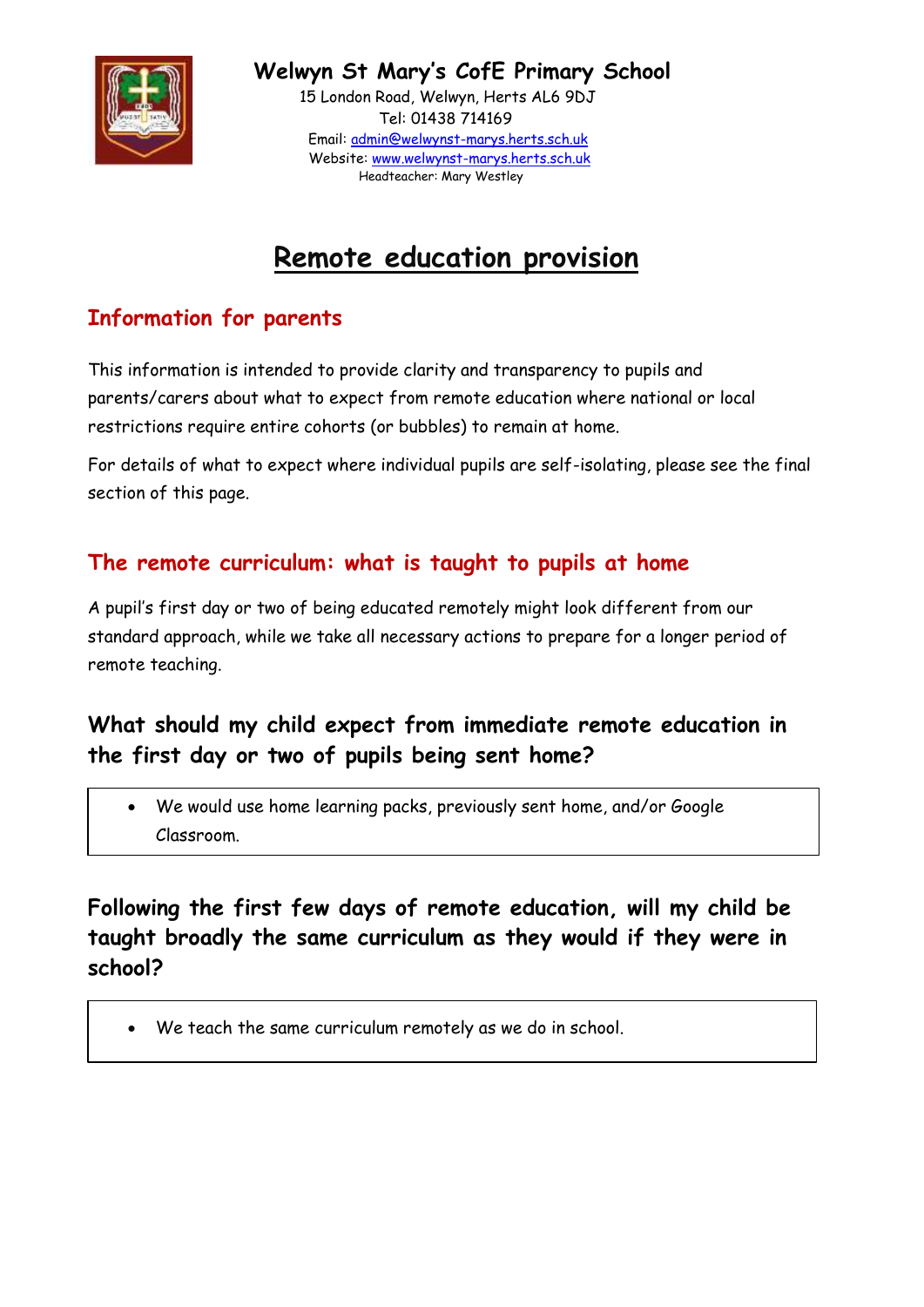# **Remote teaching and study time each day**

## **How long can I expect work set by the school to take my child each day?**

We expect that remote education (including remote teaching and independent work) will take pupils broadly the following number of hours each day:

| Key Stage 1 | 3 hours a day minimum |
|-------------|-----------------------|
| Key Stage 2 | 4 hours a day minimum |

#### **Accessing remote education**

#### **How will my child access any online remote education you are providing?**

We will use Google Classroom as our digital learning platform.

# **If my child does not have digital or online access at home, how will you support them to access remote education?**

We recognise that some pupils may not have suitable online access at home. We take the following approaches to support those pupils to access remote education:

- We will lend devices to pupils. Please contact us on admin@welwynstmarys.herts.sch.uk
- We will help provide internet access. Please contact us on admin@welwynstmarys.herts.sch.uk
- We can provide printed materials in certain circumstances. Please contact us on [admin@welwynst-marys.herts.sch.uk.](mailto:admin@welwynst-marys.herts.sch.uk)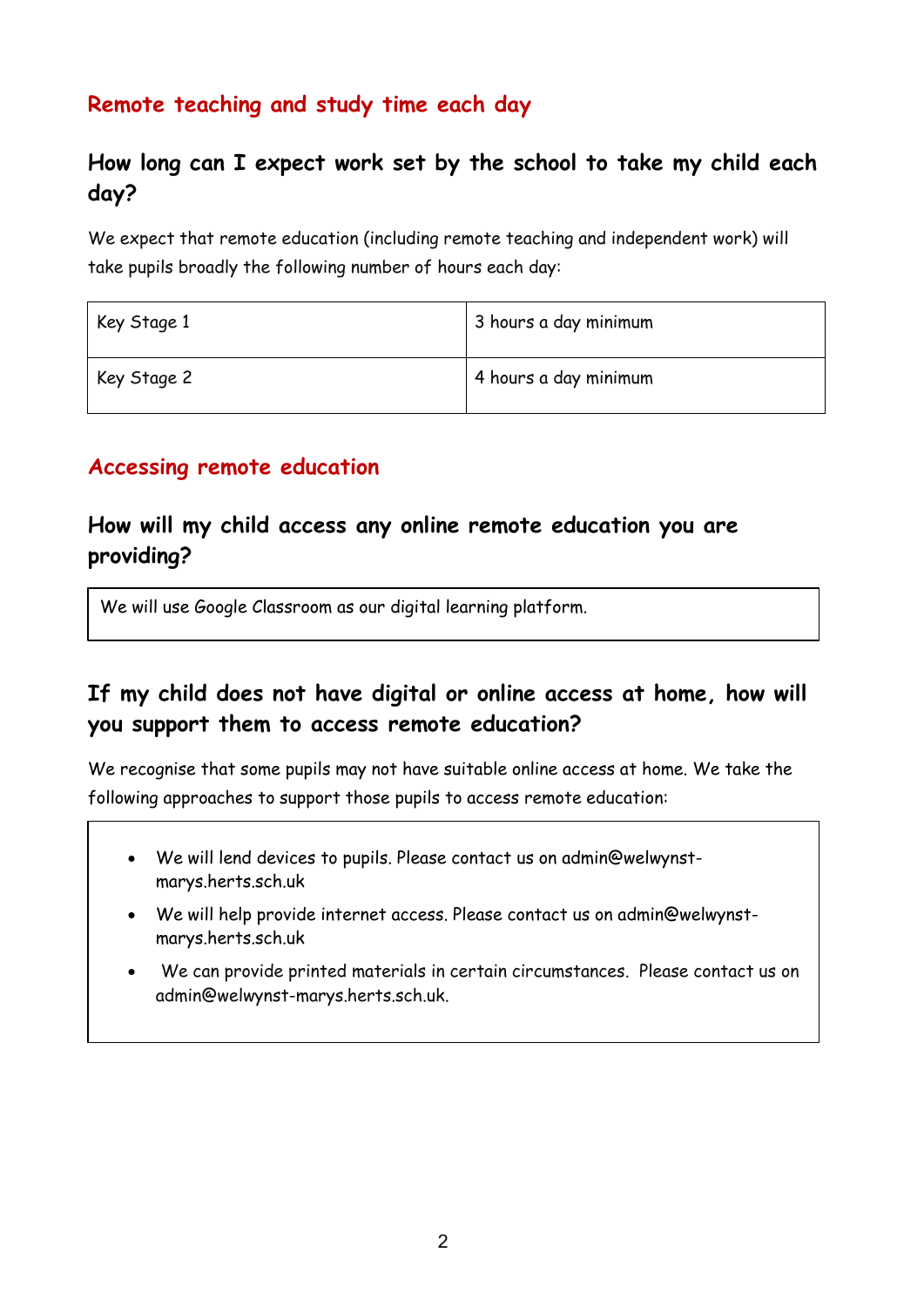# **How will my child be taught remotely?**

We use a combination of the following approaches to teach pupils remotely:

- Live question and answers sessions daily with our teachers
- Recorded teaching (e.g. video/audio recordings made by our teachers and Oak Academy)
- Printed paper packs produced by teachers for Reception and KS1 (e.g. workbooks, worksheets)
- Reading books are available through the Oxford Owl e library and, where appropriate, children will be provided with books from the book band library
- Commercially available websites supporting the teaching of specific subjects or areas, including video clips or sequences (e.g. Sumdog, Purple Mash, TTables Rock Stars and Espresso)
- Project work and/or internet research activities within reason
- Daily registration time to talk through the day's tasks.
- Regular, age appropriate, feedback of work including areas to improve and/or next steps for some work.

# **Engagement and feedback**

# **What are your expectations for my child's engagement and the support that we as parents and carers should provide at home?**

- To enable your child to access our remote education and encourage them in this.
- To help establish routines at home which will facilitate our remote education programme.
- Provide a calm working environment and a clear space preferably a table.
- Encourage children to attend all Google Meets.
- Encourage the children to tell us (through the Stream, Q&A meets) when they need support – with tasks, or just need a chat.
- Check your child's work and help them to turn it in each day.
- Look at the other resources on Google Classroom (e.g. assemblies, well-being, class stories, KS2 French and whole school PE) and help your children find time to listen/carry out the activities.
- Praise your child for the effort they are putting in.
- Share any super work/activity undertaken with the class teacher.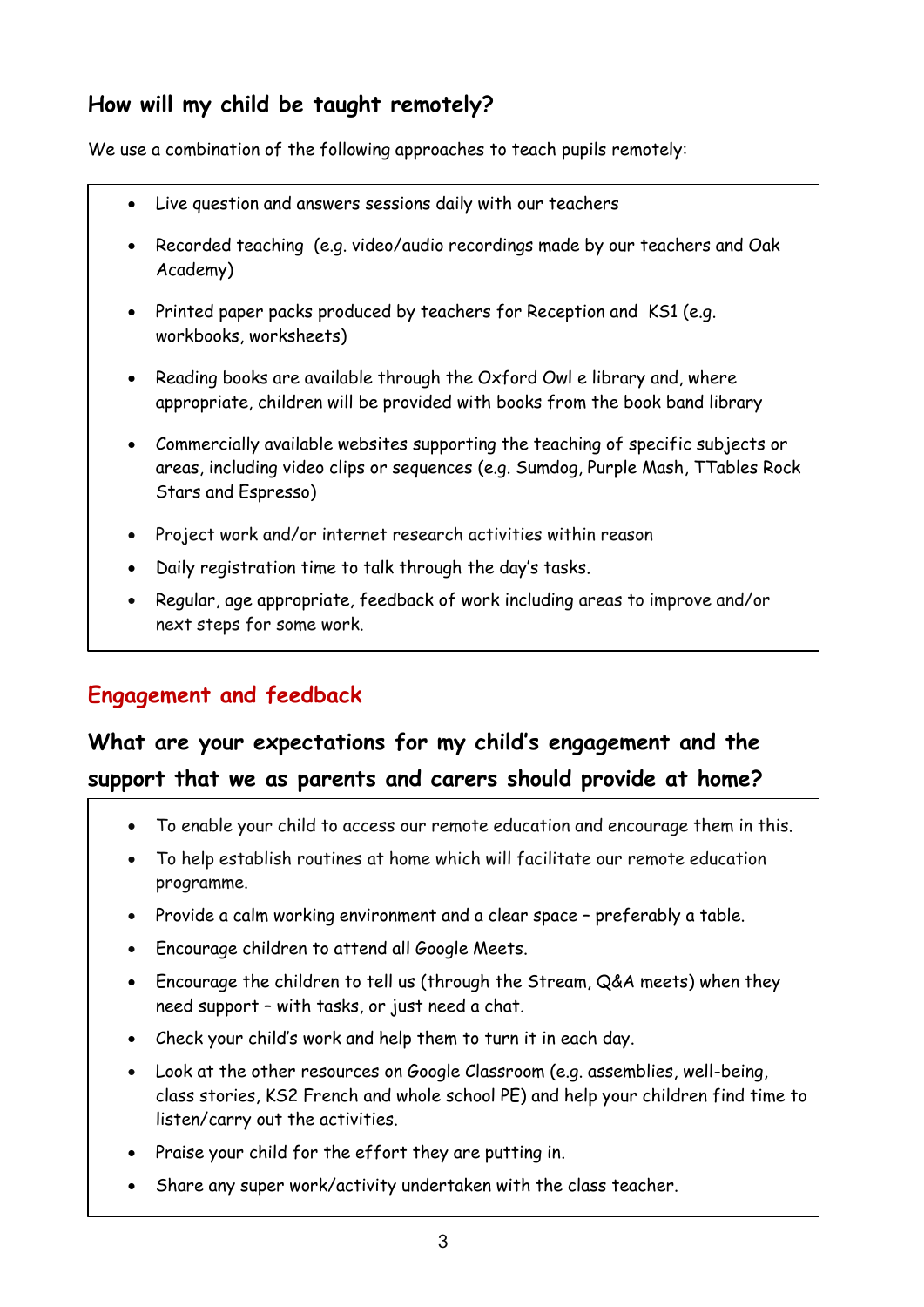## **How will you check whether my child is engaging with their work and how will I be informed if there are concerns?**

- We will check each pupil's engagement daily through registration on Google Classroom.
- Parents will be notified by phone or email if their child has been unable to access Google Classroom.
- We expect work to be turned in daily if we are not seeing this, we will encourage the child to do so. If they still are not turning in work parents will be notified.

#### **How will you assess my child's work and progress?**

Feedback can take many forms and may not always mean extensive written comments for individual children. For example, whole-class feedback or quizzes marked automatically via digital platforms are also valid and effective methods, amongst many others. Our approach to feeding back on pupil work is as follows:

- Comments on work turned in on Google Classroom, verbal feedback on live meets and comments on hard copies returned to school.
- Regular frequent, age appropriate feedback will be provided.
- Feedback for some work will be about improvement and/or next steps.

#### **Additional support for pupils with particular needs**

#### **How will you work with me to help my child who needs additional support from adults at home to access remote education?**

We recognise that some pupils, for example some pupils with special educational needs and disabilities (SEND), may not be able to access remote education without support from adults at home. We acknowledge the difficulties this may place on families, and we will work with parents and carers to support those pupils in the following ways: